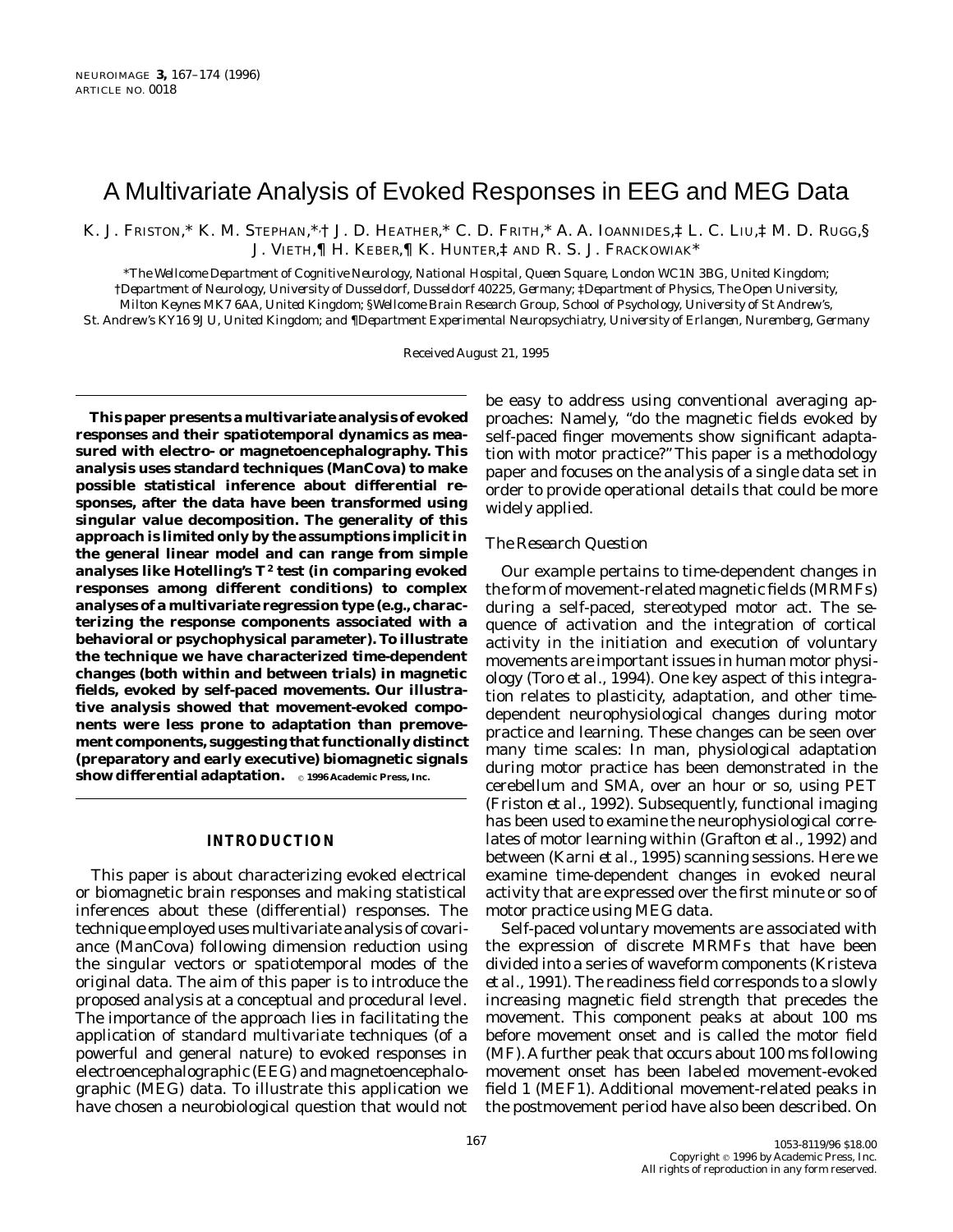the basis of their similar timing, the readiness field and MF have been identified with the Bereitshaftspotential and the peak of the negative slope seen in EEG recordings. These components are associated with motor intention and preparation (Kornhuber and Deecke, 1965; Libet *et al.,* 1982). Similarly, the MEF1 has been related to the frontal peak of the motor potential, a large amplitude peak in the EEG with frontocentral negativity and parietal positivity. For the purposes of this paper we divide the components of MRMFs into *preparatory* (i.e., the readiness field and MF) and *executive* (i.e., the movement-evoked MEF1 and subsequent components related to reafference and feedback). The hypothesis we consider is that the spatiotemporal dynamics of these two components can be dissociated in terms of their adaptation during continued performance: As any repetitive motor act becomes automatic, the preparatory and intentional elements could show time-dependent changes far in excess of the neural instantiation of the movement itself. For example, adaptation of evoked responses has been described by Walter *et al.* (1964) in their description of the contingent negative variation. The hypothesis then is that premovement components will show significant adaptation, whereas postmovement components will not.

In summary, the aim of this paper is to introduce a general multivariate approach to evoked magneto- or electrophysiological transients. To illustrate how this approach works we have used it to see if intentional and preparatory components of MRMFs show shortterm time-dependent changes that are distinct from executive and movement-evoked components. The implications for averaging approaches (that assume all evoked transients are realizations of the same event) are obvious. This paper is divided into two parts. The first deals with the statistical background and operational equations required to implement the analysis and the second deals with an application to multichannel MEG data obtained from a normal subject during the repetitive performance of self-paced movements. The analysis is performed on the original data; we make no attempt to model discrete or distributed sources because the questions here relate to temporal dynamics. However, the endpoint of the analysis is a (canonical) spatiotemporal mode that can be considered as a short de-noised time series. This could be subject to source estimation techniques in the usual way [e.g., dipole models (Hamalainen *et al.,* 1993) or magnetic field tomography (Ioannides, 1995)]. To comment on the spatial topography of our results we use a  $V_3$  transformation (Ioannides *et al.,* 1990) following decomposition of the spatiotemporal mode into a series of spatial modes. The statistical procedures described in this paper can be found in any standard introductory text on multivariate statistics. We have used Chatfield and Collins (1980).

#### **STATISTICAL BACKGROUND**

#### *Dimension Reduction*

The notation adopted here uses italics for indices and scalars and boldface for column vectors (lowercase) and matrices (uppercase). Consider *N* time series (e.g., MEG data from *N* channels) divided into *I* blocks, trials, or epochs (e.g., epochs that are time-locked to a sensory or behavioral event). Each epoch contains *E* time bins. A single spatiotemporal multivariate observation is taken to be all the  $N \cdot E$  observations in one epoch. Note that there is no averaging of the data each epoch corresponds to a single trial. The first step in multivariate analysis is to ensure that the dimensionality of the data,  $N \cdot E$ , is smaller than the number of observations, *I.* Clearly this is not the case, because there are generally more time bins than epochs; therefore the data have to be transformed. The dimension reduction proposed here is straightforward and uses a singular value decomposition (SVD) of the data to give a reduced set of components for each multivariate observation. Each component corresponds to a singular vector, eigenvector, principal component, or spatiotemporal mode (in the present context all these are equivalent). We use the term *spatiotemporal* mode to distinguish it from a *spatial* mode (see Friedrich *et al.,* 1991; Fuchs *et al.,* 1992; Friston *et al.,* 1993). A spatiotemporal mode spans not only space (channels) but also time (within an epoch). The rationale for this particular transformation is that it preserves the greatest amount of epoch to epoch variance. The singular vectors and their expression over epochs are given by

where

and

$$
\mathbf{X}^* = \mathbf{V} \cdot \mathbf{S} \cdot \mathbf{U}^{\mathrm{T}}
$$
 (1)

 $X = V \cdot S$ 

 $[$ **VSU** $]$  = SVD $[X^*]$ ,

Here  $X^*$  is an  $I \times N \cdot E$  matrix of data with one mean-corrected column for each component (channel and time bin) and one row for each epoch. **S** is an  $I \times I$ diagonal matrix of singular values and **V** is an  $I \times I$ matrix of singular vectors (over epochs). Both **V** and **U** are orthogonal matrices. The spatiotemporal modes (over channels and time) are the columns of **U** and their expression over epochs are the columns of **X**. The  $I \times I$ matrix **X** has one column for every mode and one row for each epoch. The elements of **X** are *xij*—the activity of the *j*th mode in epoch *i*. Only the *J* columns of **X** and **U** associated with the *J* largest singular values are used in the ensuing analysis. We use a threshold of unity (after the singular values have been scaled such that their sum of squares  $= I$ ). This is an arbitrary but commonly employed criterion.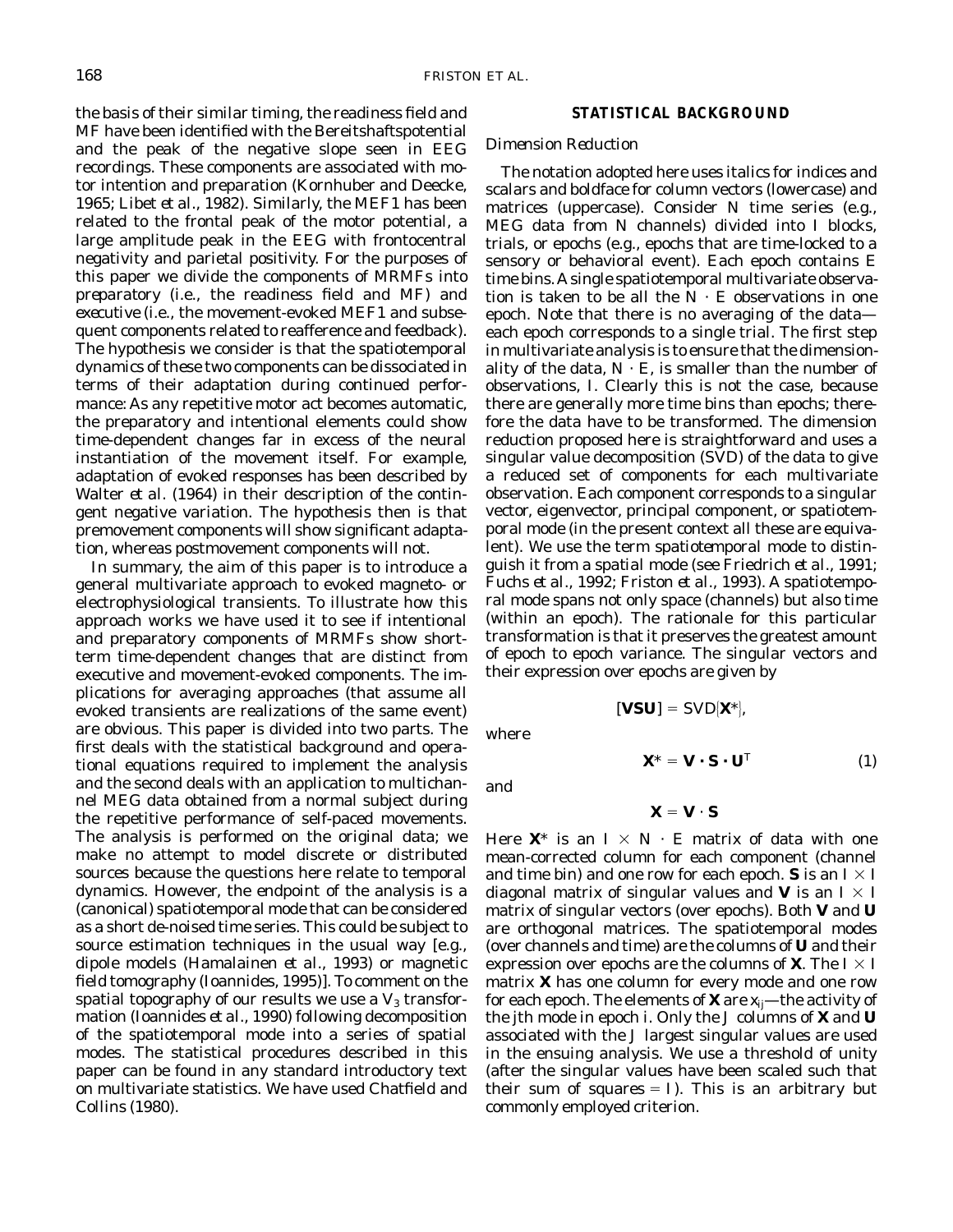### *The Statistical Model*

In matrix notation the general linear model is

$$
\mathbf{X} = \mathbf{G}\boldsymbol{\beta} + \boldsymbol{\rho}, \tag{2}
$$

where **X** is designated the *response* variable. The general linear model assumes that the errors in each of the  $J$  columns of  $\rho$  have a multivariate normal distribution. The  $I \times K$  matrix **G** is called the design matrix. The design matrix has one column for each of the *K* effects (factors or covariates) in the model.  $\beta$  is the parameter matrix with one column of parameters for each mode, containing *K* parameter estimates. The elements of **G** are *explanatory* variables relating to the conditions under which the observation (e.g., epoch) was made. These coefficients can be (i) covariates (e.g., reaction time, performance, interstimulus interval), in which case Eq. (2) is a familiar multivariate regression model, or (ii) indicator-type variables, taking integer values to indicate the level of a factor (e.g., experimental condition, drug) under which the response variable or event-related transient was measured. Some of these effects will be of interest and others will not. **G** can be partitioned into effects of interest  $\mathbf{G}_h$  and confounds  $\mathbf{G}_c$ , i.e.,  $G = [G_h G_c]$ , and similarly  $\beta = [\beta_h^T \beta_c^T]^T$ . We assume here that these two partitions are orthogonal, i.e.,  $\textbf{G}_{h}^\text{T}$   $\cdot$  $G_c = 0$ , and, if they are not, they are made to be (i.e., by replacing the original  $\mathbf{G}_{\mathrm{c}}$  with  $\mathbf{G}_{\mathrm{c}} - \mathbf{G}_{h} \cdot (\mathbf{G}_{h}^{\mathrm{T}} \cdot \mathbf{G}_{h})^{-1}$  $\bar{\mathbf{G}}_{h}^{\mathrm{T}}\,\cdot\mathbf{\bar{G}}_{\mathrm{c}}$ ). A confound is used to designate an effect that is not of interest and would otherwise ''confound'' the analysis of effects that are of interest. An example might be interstimulus interval. In this case  $\mathbf{G}_c$  would be a mean-corrected column vector whose elements corresponded to the interstimulus interval for each epoch. The effects of interest specify the effects, differences, or changes under investigation. The simplest form for **G***<sup>h</sup>* would be a column of 1's, and this would model the effects that were common to all epochs (i.e., the averaged evoked response). Least-squares estimates of  $\beta$ , say  $\mathbf{B} = [\mathbf{B}_h^T \mathbf{B}_c^T]^T$ , are given by

$$
\mathbf{B} = (\mathbf{G}^{\mathrm{T}}\mathbf{G})^{-1}\mathbf{G}^{\mathrm{T}}\mathbf{X}.
$$
 (3)

# *Statistical Inference*

In this section we address statistical inference about the effects of interest (modeled by **G***h*). Significance is assessed by testing the null hypothesis that these effects do not significantly reduce the error variance (or alternatively the null hypothesis that  $\beta_h$  is 0). The null hypothesis can be tested in the following way. The sums of squares and products due to error  $\mathbf{R}(\Omega)$  are obtained from the difference between the actual and the estimated values of **X**:

$$
\mathbf{R}(\Omega) = (\mathbf{X} - \mathbf{G} \cdot \mathbf{B})^{\mathrm{T}} (\mathbf{X} - \mathbf{G} \cdot \mathbf{B}). \tag{4}
$$

 $\mathbf{R}(\Omega)$  represents an estimator of the dispersion matrix of the underlying error terms. The sums of squares and products due to effects of interest are given by

$$
\mathbf{T} = (\mathbf{G}_h \cdot \mathbf{B}_h)^{\mathrm{T}} \cdot (\mathbf{G}_h \cdot \mathbf{B}_h).
$$
 (5)

The error sums of squares and products under the null hypothesis  $\mathbf{R}(\Omega_0)$  (i.e., if the effects of interest  $\mathbf{G}_h$  do not exist) are simply

$$
\mathbf{R}(\Omega_0) = (\mathbf{X} - \mathbf{G}_c \cdot \mathbf{B}_c)^T \cdot (\mathbf{X} - \mathbf{G}_c \cdot \mathbf{B}_c).
$$
 (6)

Significance can now be tested with

$$
\Lambda = |\mathbf{R}(\Omega)|/|\mathbf{R}(\Omega_0)|,\tag{7}
$$

where  $\Lambda$  is Wilk's statistic (known as Wilk's Lambda).  $|\cdot|$ denotes the determinant. A special case of this test is Hotelling's  $T^2$  test, which applies when  $\mathbf{G}_h$  simply compares one condition with another (see Chatfield and Collins, 1980). Under the null hypothesis, and after transformation,  $\Lambda$  has a  $\chi^2$  distribution,

$$
-(r-((J-h+1)/2)) \times \log(\Lambda) \sim \chi^2(J\cdot h), \quad (8)
$$

where *r* is the degrees of freedom associated with the error terms and is the rank of the data minus the number of effects modeled,  $I - \text{rank}(\mathbf{G})$ . *J* is the number of modes in the *J*-variate response variable **X** and *h* is the degrees of freedom associated with the effects of interest, rank(**G***h*).

#### *Characterizing the Effect*

Once it has been established that the effects of interest are significant (e.g., the evoked response is not 0, or there are differences between activation and baseline epochs, or there is a significant effect of reaction time) the final step is to characterize these effects in terms of their spatiotemporal dynamics. This characterization uses canonical variates analysis. The objective is to find the linear combination (compound or contrast) of the components of **X**, in this case the spatiotemporal modes, that best expresses the activation effects when compared to error effects. More exactly, we want to find  $c_1$  such that the variance ratio,

$$
(\mathbf{c}_{1^T} \cdot \mathbf{T} \cdot \mathbf{c}_1) / (\mathbf{c}_{1^T} \cdot \mathbf{R}(\Omega) \cdot \mathbf{c}_1),
$$

is maximized (Chatfield and Collins, 1980). Let  $z_1 = X$   $\cdot$  $c_1$ , where  $z_1$  is the first canonical variate and  $c_1$  is a canonical vector (defined in the space of the spatiotemporal modes) that maximizes this ratio.  $\mathbf{c}_2$  is the second canonical image that maximizes the ratio subject to the constraint Cov $\left[\mathbf{c}_1 \ \mathbf{c}_2\right] = 0$ , and so on. The matrix of canonical images  $C = [c_1, c_2, \ldots, c_J]$  is given by the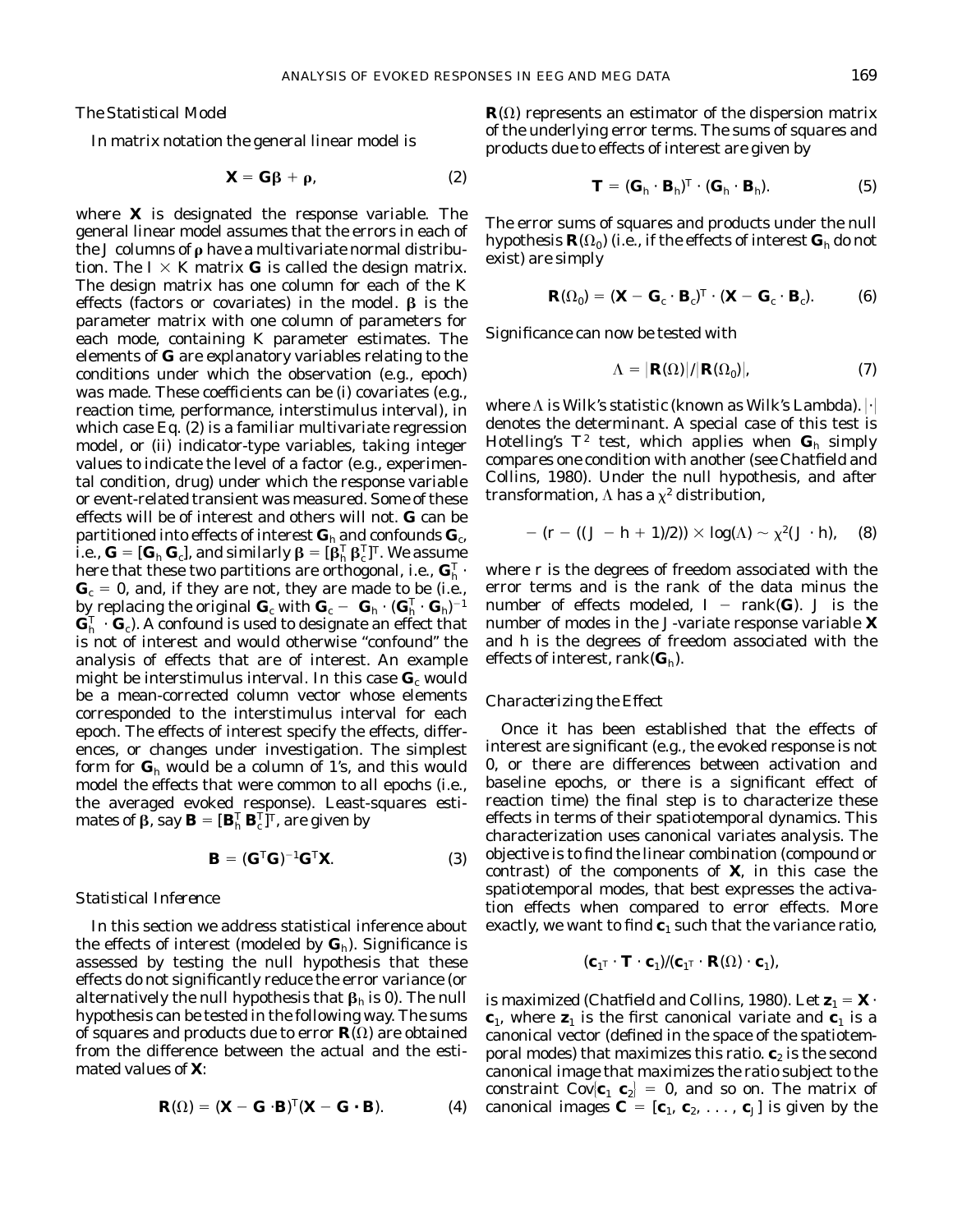solution of the generalized eigenvalue problem,

$$
\mathbf{T} \cdot \mathbf{C} = \mathbf{R} \cdot \mathbf{C} \cdot \Theta, \tag{9}
$$

where  $\Theta$  is a diagonal matrix of (scaled) canonical values. The corresponding canonical (spatiotemp oral) modes  $\mathbf{m}_i$  is obtained by rotating  $\mathbf{c}_i$  back into ''channel'' space with the original modes over channels and time **U**:

$$
\mathbf{m}_j = \mathbf{U} \cdot \mathbf{c}_j. \tag{10}
$$

The column vector  $\mathbf{m}_1$  now contains the  $N \cdot E$  values defining the spatiotemporal mode that best characterizes the effects one is interested in. In other words, **U** ·  $c_1$  is the channel-space representation of  $c_1$  and  $c_1$  is the profile of spatiotemporal modes that maximizes the sum of squares due to interesting effects, relative to error. Subsequent canonical spatiotemporal modes **m**2,  $\ldots$ , **m**<sub>*h*</sub> are obtained using Eq. (10). The next step involves determining how many of the canonical modes are significant. This is done by testing for the dimensionality of the result using the canonical values in the leading diagonal of  $\Theta$  (i.e.,  $\Theta_1$ ,  $\Theta_2$ , ...,  $\Theta_J$ ). Under the null hypothesis the probability that the dimensionality is greater than *t* is tested with

$$
(r - ((J - h + 1)/2 \cdot \log[\prod_{t+1}^{J} (1 + \Theta_j)] - \chi^2((J - t) \cdot (h - t)),
$$
\n(11)

which is distributed according to the  $\chi^2$  distribution. Note that when  $t = 0$  this is the same statistic as Wilk's Lambda. By computing a *P* value for each value of *t* we can infer how many of the canonical modes are significant.

The final step in this characterization is to describe the significant canonical modes. Because the canonical modes **m***<sup>j</sup>* span time, they are time series and each can be decomposed into a series of spatial modes using Eq. (1) (replacing  $X^*$  with the  $N \times E$  matrix formed from the appropriate elements of the vector **m***j*). It should be noted that this SVD is arbitrary in the sense it simply orthogonalizes the variance over time (within the epoch) that constitutes the canonical mode. Nevertheless spatial modes can be a very convenient way of characterizing and reporting complex spatiotemporal dynamics. We hope to illustrate this point below.

### **AN APPLICATION TO MEG DATA**

# *The MEG Data*

MEG data were obtained from a normal subject during self-paced unilateral movements of a joystick using a Siemens KRENIKUN 37-channel machine. The

subject was trained to perform a joystick movement, with the right hand, every 2 s or so. The data were acquired every millisecond for 76 movements. ECG artifacts were removed using linear regression. The MEG data were high pass filtered by convolving with a 512-ms Gaussian kernel and subtracting the smoothed time series from the original. The data were then smoothed with a 16-ms Gaussian kernel. Each time series was divided into 76 epochs spanning 1000 ms before movement onset to 1000 ms after. Movement onset was defined as the onset of joystick movement as recorded by a transducer and registered in a trigger "channel." The data were decimated to 8-ms binwidths and corrected to a mean of 0 within each epoch. A large data matrix  $X^*$  was constructed. Each of the  $I = 76$ rows of  $X^*$  contained the data over  $E = 250$  time bins for each of the  $N = 37$  channels.

#### **MOVEMENT-RELATED MAGNETIC FIELDS**

In the following sections we describe how the steps described above were applied to (i) test for evoked responses, (ii) test for time-dependent changes in these responses, and (iii) identify whether these changes represented pre- or postmovement adaptation. We also include a section that examines the validity of some of the assumptions that are implicit in the general linear model.

## *Dimension Reduction, the Design Matrix, and Statistical Inference*

The data were reduced using SVD as described in Eq. (1). These were  $J = 25$  singular values greater than unity and the epoch by epoch expression of the corresponding modes **X** were subject to ManCova as described above. In this example  $\mathbf{G}_h$  contained three columns representing the effects of interest  $G_h = [G_1]$  $\mathbf{G}_{time}$ ]. The first column  $\mathbf{G}_1$  was a column of 1's modeling a time-invariant evoked response. The remaining effects were time-dependent changes in this response modelled in terms of two temporal basis functions constituting the two columns of  $\mathbf{G}_{time}$ . These functions comprised an exponential decay (decay parameter  $= 1$ ) min) and its derivative. Both were mean corrected and Euclidean normalized. Linear combinations of the these functions can model a wide variety of time-dependent forms of adaptation. In this analysis there were no confounds and consequently  $G_c$  was empty. The resulting design matrix **G** is shown on the top left of Fig. 1 in image format. Note that this approach to detecting evoked responses could not be effected with conventional averaging because we have explicitly allowed for, and modeled, (unspecified) nonlinear changes in the evoked response with time. Wilk's Lambda suggested that the evoked responses were very significant  $(P < 0.0001, \chi^2 = 215.7, df = 75).$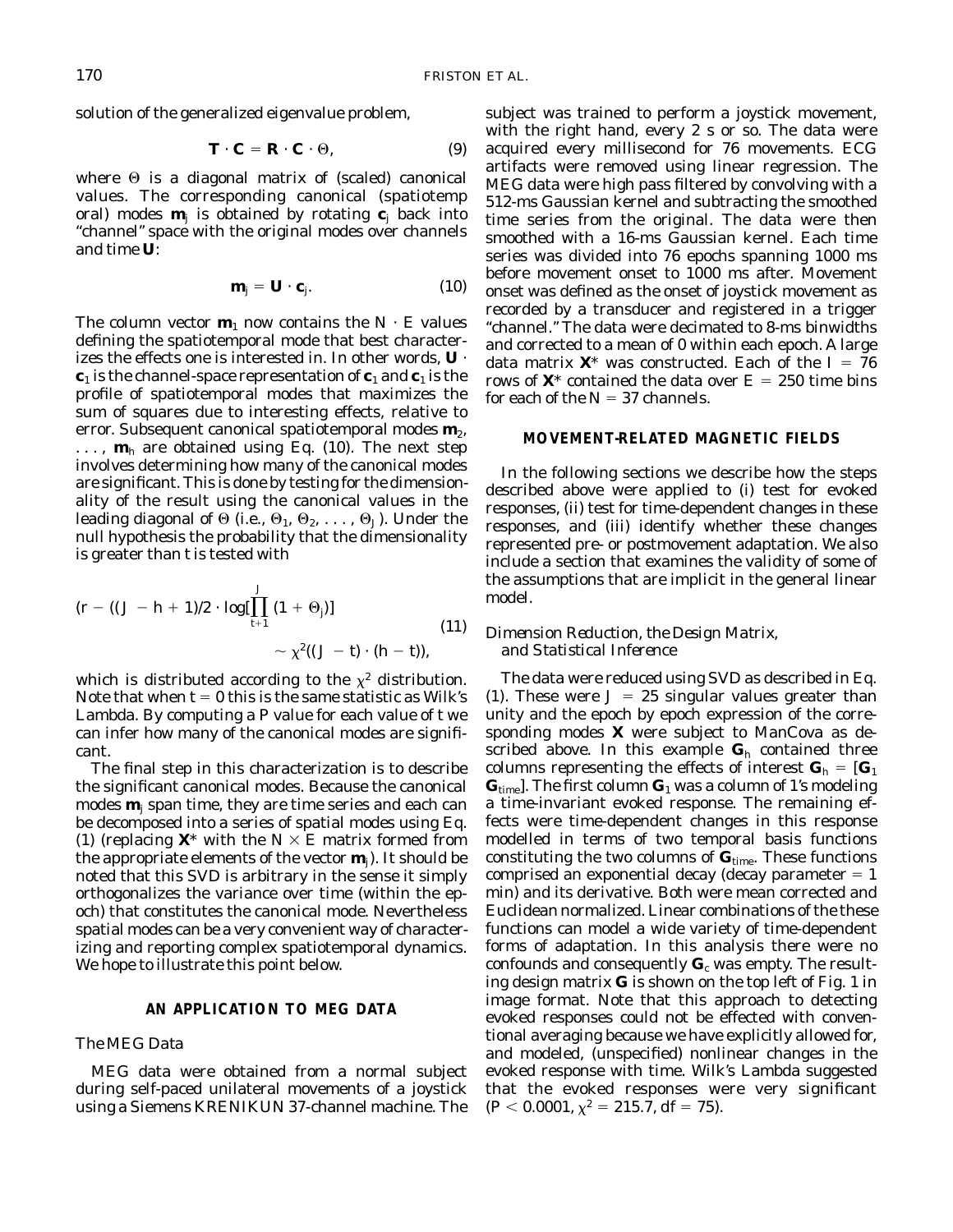## *Characterizing the Response*

The nature of this significant response is itself multivariate and can be characterized by the canonical (spatiotemporal) modes  $\mathbf{m}_1$ ,  $\mathbf{m}_2$ , ...,  $\mathbf{m}_h$ . In this case  $h = \text{rank}(\mathbf{G}_h) = 3$  and there are only three canonical modes. Their relative importance is reflected in their respective canonical values, which are shown in the bottom left of Fig. 1. The filled bars represent canonical modes that can be considered significant according to the test for the dimensionality of the response above. It is seen that only the first two modes are significant. The expressions over epochs  $z_1$ ,  $z_2$ , and  $z_3$  are seen on the bottom right. The first spatiotemporal mode  $\mathbf{m}_1$  is relatively constant in its expression over epochs. The second mode shows a profound time-dependent behavior. The first canonical mode  $\mathbf{m}_1$  is shown in more detail in Fig. 2. The top is again  $z_1$ —the expression over epochs plotted as a function of time. The bottom shows the spatial distribution at selected points in time, within an epoch. These data are displayed using a  $V_3$ transformation (Ioannides *et al.*, 1990). The V<sub>3</sub> transformation is a simple linear operator that uses the partial derivatives of the signals, in space, to produce an image that gives a rough idea of the underlying current source distribution (it can be likened to edge enhancement in image restoration). It has been applied previously to



**FIG. 1.** Multivariate analysis of movement-related magnetic fields. (Top left) The design matrix used in the analysis of evoked responses. The first column is a column of 1's,  $G_1$ , and models time-independent response components. The remaining two columns, G<sub>time</sub>, represent two temporal basis functions that model time-dependent effects. (Bottom left) Eigenvalues of **T** reflecting the relative contributions of the spatiotemporal modes that embody the effects of interest (evoked response). (Bottom right) The expression of the first three spatiotemporal modes over epochs as a function of time  $(i.e., **z**<sub>1</sub>, **z**<sub>2</sub>, and **z**<sub>3</sub>).$ 







**FIG. 2.** The first spatiotemporal mode  $m_1$ . (Top) Expression of the first spatiotemporal mode over epochs as a function of time (i.e., **z**1). Each circle corresponds to an epoch. (Bottom) Time-series representation at 12 equally spaced time bins during the epoch. At each time bin the activity over channels was used to construct this image representation of the spatial components of this spatiotemporal mode using a V3 transformation. The images are viewed from the top of the head with the nose pointing downward. 0 ms represents movement onset. Each image has been scaled to its maximum.

the analysis of single-trial MEG data (Liu and Ioannides, 1995). Following  $V_3$  transformation the lengths of the ensuing flux vectors were projected onto an ellipsoidal surface for display. It is immediately obvious that the dynamics of this spatiotemporal mode are complicated and not easy to describe as they stand. A more revealing characterization of this mode is provided in Fig. 3. Here the first canonical mode has been decomposed into a series of orthonormal spatial modes. The eigenvalue (singular values squared) spectrum (Fig. 3, top) shows that only three spatial modes had an eigenvalue greater than unity. The spatial distribution of these modes is seen in the middle and their timedependent expressions are shown at the bottom. The first mode is most prominent over the central regions and peaks some 400 ms after movement onset (solid line). This may correspond to the late movementrelated components. The second (broken line) spatial mode is most expressed in posterior regions and peaks first just after movement onset. This may correspond to the MEF1. The third (dotted line) mode covers more of the frontocentral regions and increases progressively in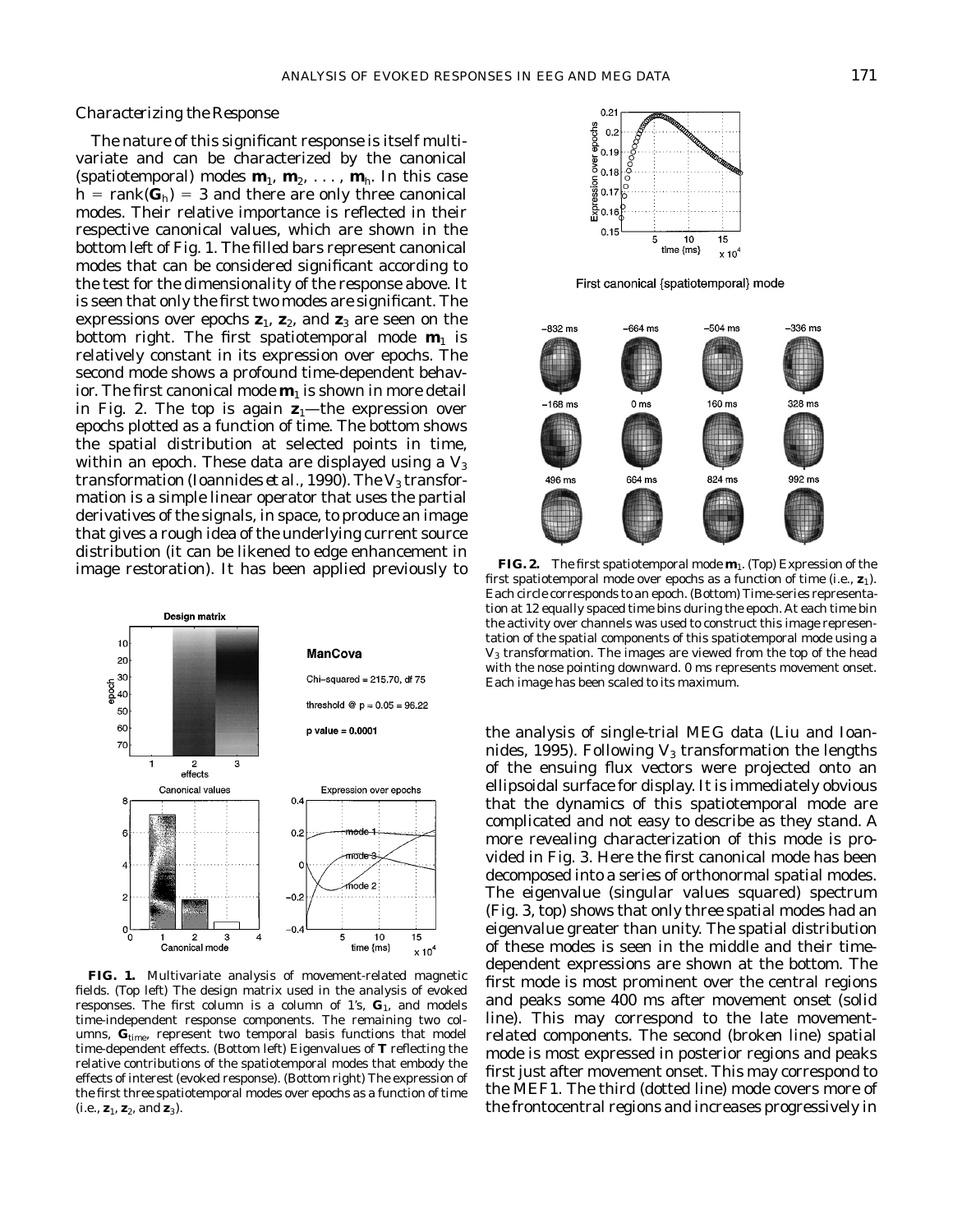

**FIG. 3.** Spatial modes of the first spatiotemporal mode. (Top) Eigenvalue spectrum showing that the first spatiotemporal mode is largely accounted for by three orthogonal spatial modes. (Middle) The spatial distribution of these spatial modes. The spatial modes were computed in the space of the original 37-channel data and subject to a V3 transformation. (Bottom) Temporal expression of the first three spatial modes—solid (1st), broken (2nd), and dotted (3rd) lines.

the 500-ms premovement period. Although this mode peaks after movement onset it may include the readiness field and MF. All three modes show a degree of lateralization toward the left, as would be expected with right-hand movements.

#### *Were the Parametric Assumptions Valid?*

The general linear model assumes that the error terms are independent and normally distributed. In EEG and MEG data analysis it is sometimes necessary to ensure that this is the case. To demonstrate that the error terms in this analysis do conform to parametric assumptions we have taken the distribution of error terms in the columns of  $\rho$  above and scaled then to unit standard deviation. The pooled distribution of these terms is seen in Fig. 4 (solid line) and compares well with the required Gaussian distribution (dotted line).

#### *Adaptation*

In the previous section we demonstrated that evoked responses (with or without some time-dependent adaptation) were significant. In this section we ask ''was the time-dependent component significant in itself and if so was this adaptation pre- or postmovement (or both).'' This allows us to demonstrate how to use ManCova to ask if particular components of a response are significant in isolation. In this case do the effects modeled by G<sub>time</sub> contribute significantly to the overall responses? This is answered by making  $G_h = G_{time}$  and relegating the time-invariant component modeled by  $G_1$  to the confound partition of the design matrix, i.e.,  $\mathbf{G}_c = \mathbf{G}_1$ . By repeating the above analysis with this new design matrix  $G = [G_h G_c]$  we were able to demonstrate that the adaptation was itself significant  $(P < 0.0011,$  $\chi^2 = 88.95, df = 52$ .

## *Differential Adaptation in Pre- and Postmovement Components*

In this the final section we address the hypothesis that the intentional and preparatory (i.e., premovement) response components would show more adaptation than executive postmovement components. To answer this question we repeated the analysis of the previous section but using only (i) time bins from the 500 ms preceding, and (ii) the 500 ms following, movement onset. Only the premovement analysis was, as predicted, significant (*P* < 0.017,  $\chi^2$  = 58.85, *df* = 38). The corresponding result for the postmovement period was  $P = 0.49$  ( $\chi^2 = 35.58$ ,  $df = 36$ ). This suggests that, whatever the functional significance of the timedependent changes may be, they are differentially expressed in the preparatory and executive components of the MRMFs. The first canonical (spatiotempo-



**FIG. 4.** Distribution of error terms. (Solid line) Empirically determined distribution of the error terms after normalization to unit standard deviation. (Dotted line) Unit Gaussian distribution.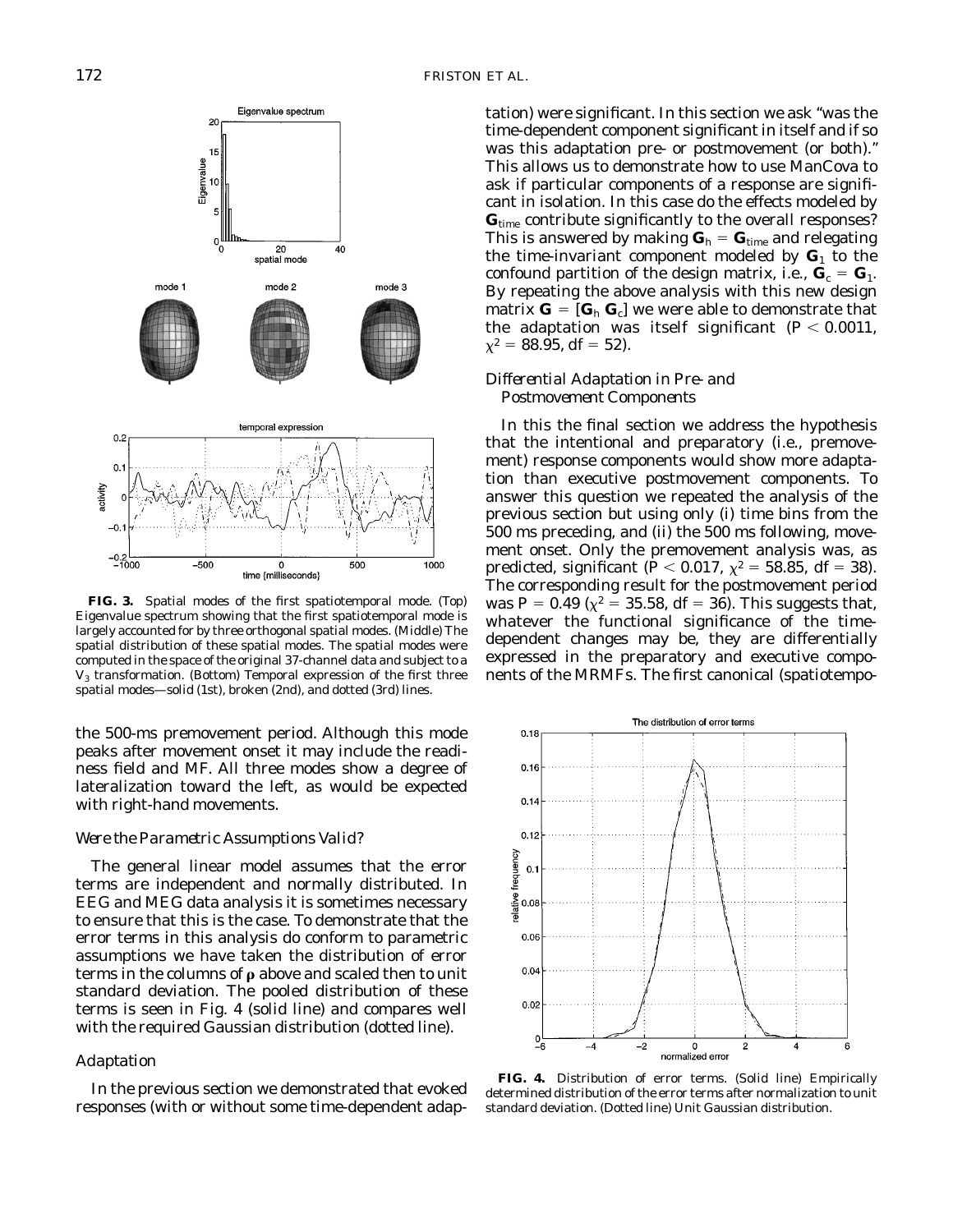ral) mode for premovement adaptation is shown in Fig. 5. It can be seen that this mode has a complicated time course with pronounced attenuation over the 1st min, followed by a more protracted rebound. The first three spatial modes of this canonical mode show that the adaptation is much more bilateral than the MRMFs in Fig. 3 and involve mostly frontal and central regions (Fig. 6).

These results confirm our initial hypothesis and suggest that (nonmonotonic) adaptation is prevalent in the 1st min or so of motor practice with the possibility that the movement-evoked (executive) responses are relatively exempt from these time-dependent changes relative to preparatory neuromagnetic signals.

# **CONCLUSION**

In this paper we have presented a general multivariate analysis of evoked responses and their spatiotemporal dynamics as measured with MEG. The key contribution of this paper is a method of applying the general linear model, and the statistical inference that ensues, to evoked EEG and MEG data. This application uses ManCova following dimension reduction of the original



First canonical mode for pre-movement adaptation



**FIG. 5.** The first spatiotemporal mode of premovement adaptation. As for Fig. 2, but in this case only data from the 500 ms preceding movement onset have been used and only the timedependent changes were considered in the canonical variates analysis (the time-invariant component was modeled in the design matrix, but as a confound).



**FIG. 6.** Spatial modes of first premovement spatiotemporal mode. As for Fig. 3 but using the first premovement spatiotemporal mode shown in Fig. 5.

data. To illustrate the analysis we have looked at time-dependent changes in MRMFs during self-paced movements. Using these techniques we were able to show that, in a single subject, MRMFs show significant adaptation over the 1st min or so of practice. These changes appeared to differentially affect pre- and postmovement responses where adaptation was most marked in preparatory, premovement components.

#### *ManCova and Spatiotemporal Modes*

The analysis presented above represents a novel application of standard multivariate statistics. The importance of this application relates to the latitude provided in experimental design and the inferences that are sought. In the present example we were able to ask questions about time-dependent changes in evoked responses and make statistical inferences that would not be possible using conventional evoked response averaging. The stages of the analysis involve (i) dimension reduction using the singular vectors of the original data, where the response variable includes all observations from an epoch over all channels (this can be thought of as a de-noising device, required for the subsequent multivariate analysis); (ii) ManCova, using